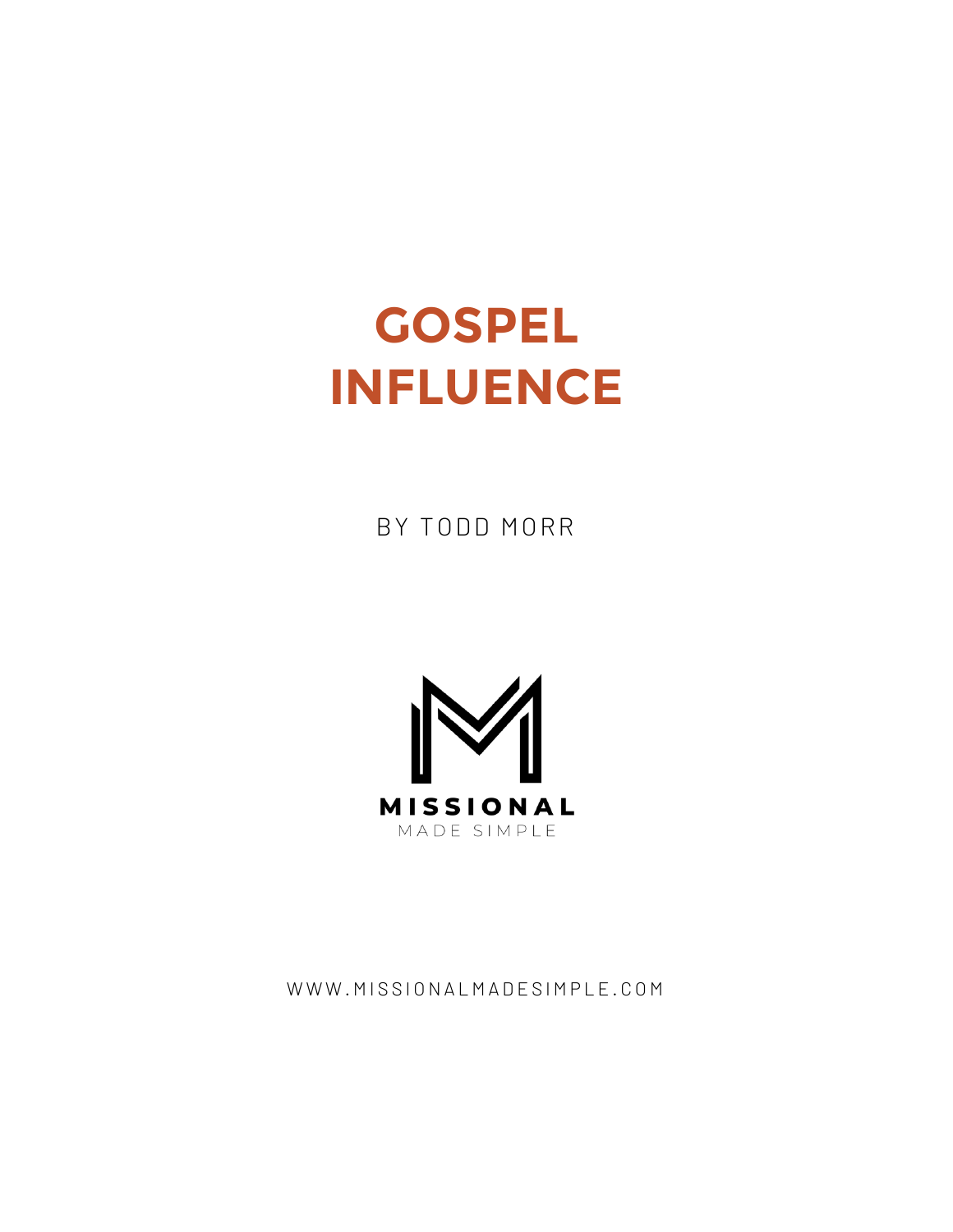# **GOSPEL INFLUNCE**

As disciples and "sent ones" of Jesus, who are called to live as ambassadors of reconciliation and bring *gospel influence* to those far from God, what things do we need to remember, as we try to orient our lives around making disciples in the power of the Holy Spirit? What things should consistently guide us in our relationships with not yet believers?

We don't control the change in the lives of non-Christians. Spiritual change comes from God! But there are things we do control in how we bring gospel influence to a person, people, or neighborhood.

There are at least 5 big areas that we do control:

#### **PRAYER**

Listening and depending on the Holy Spirit to know who, how, when, and where to bring gospel influence. (The Holy Spirit is the "proclaimer" of Jesus – John 15:26-27, John 16:12-15.) Also, praying that our compassion for the lost and passion to see them restored to God would continually grow.

## **PROXIMITY**

Being in close enough proximity to people that they can see how Jesus affects the details of our lives. Proximity also leads to "true" friendship and trust, which are usually needed in a relationship, before the gospel can be clearly demonstrated and communicated. This proximity requires for us to pursue relationship with not yet believers and to orient our lives and schedules around spending quality time loving and serving them.

## **COMPELLING LIFESTYLE**

How we live our lives individually, with our spouse and children, and as a missional community CAN be a powerful apologetic for the gospel. We want people to see us work, lead our marriages, raise our children, spend our time and money, recreate, and relate with others with a focus on Jesus and His purposes. And, our lives should be "attractive" to others, because of the Spirit's work in producing His fruit in our lives.

## **DEMONSTRATION**

Tangibly serving others and demonstrating Jesus' desire to restore all things. Consistently demonstrating generosity, compassion, sacrifice, kindness, grace, etc. in our relationships with unbelievers. Things like blessing people with meals, cookies, yard work, help with house projects, babysitting, loaning our possessions, gifts, etc.